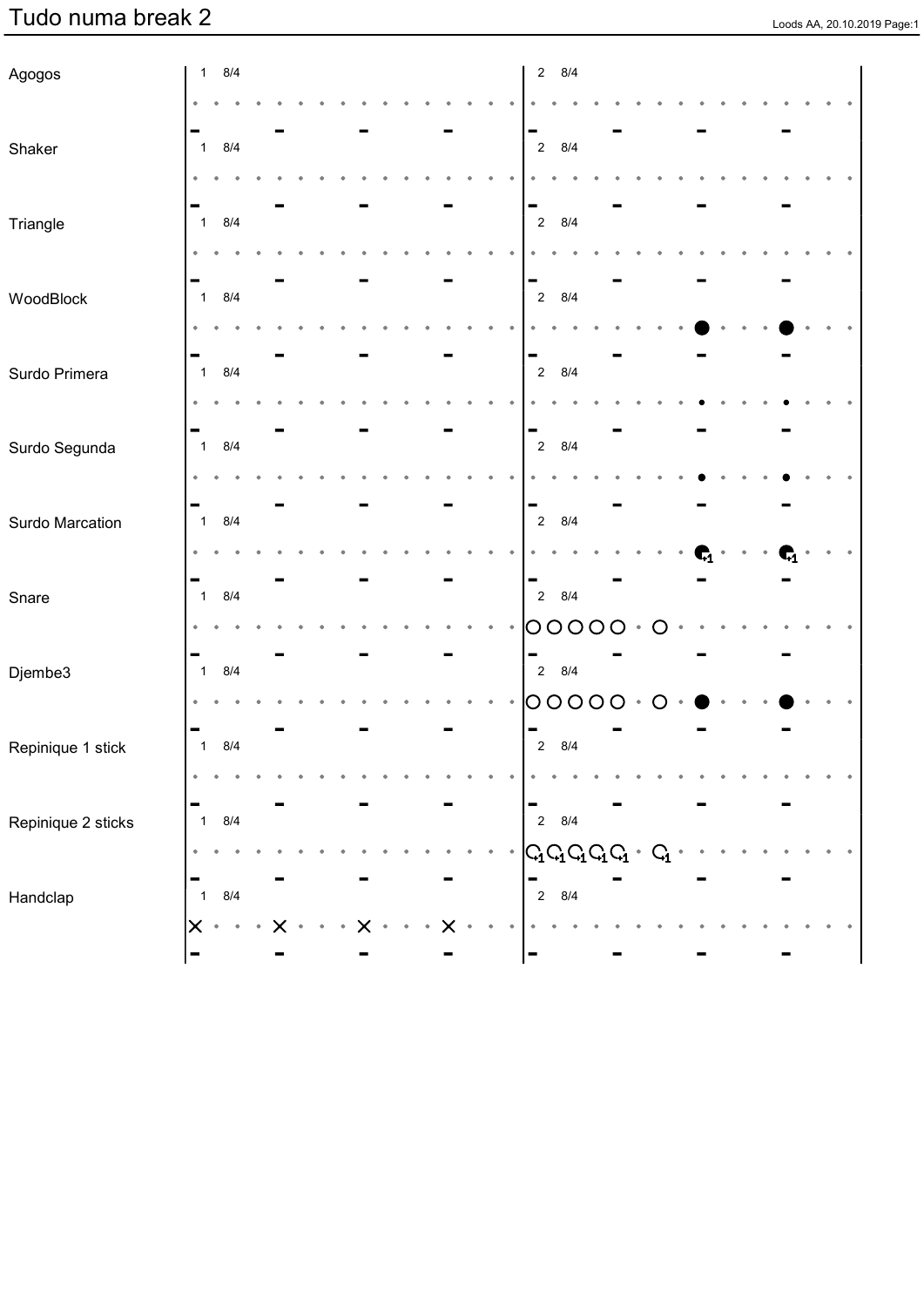| Agogos             | 8/4<br>$\mathbf{3}$                   |  |  |  |   |  |           | 8/4<br>$\overline{4}$                                      |  |  |  |  |  |
|--------------------|---------------------------------------|--|--|--|---|--|-----------|------------------------------------------------------------|--|--|--|--|--|
|                    |                                       |  |  |  |   |  |           |                                                            |  |  |  |  |  |
|                    |                                       |  |  |  |   |  |           |                                                            |  |  |  |  |  |
| Shaker             | 8/4<br>$\mathbf{3}$                   |  |  |  |   |  |           | 8/4<br>$\overline{4}$                                      |  |  |  |  |  |
|                    |                                       |  |  |  |   |  |           |                                                            |  |  |  |  |  |
| Triangle           | $\mathbf{3}$<br>8/4                   |  |  |  |   |  |           | -<br>$\overline{4}$<br>8/4                                 |  |  |  |  |  |
|                    |                                       |  |  |  |   |  |           |                                                            |  |  |  |  |  |
|                    | ۰                                     |  |  |  |   |  |           | -                                                          |  |  |  |  |  |
| WoodBlock          | $\mathbf{3}$<br>8/4                   |  |  |  |   |  |           | 8/4<br>$\overline{4}$                                      |  |  |  |  |  |
|                    |                                       |  |  |  |   |  |           |                                                            |  |  |  |  |  |
|                    | -                                     |  |  |  |   |  |           | -                                                          |  |  |  |  |  |
| Surdo Primera      | 8/4<br>$\mathbf{3}$                   |  |  |  |   |  |           | $\overline{4}$<br>8/4                                      |  |  |  |  |  |
|                    |                                       |  |  |  |   |  |           |                                                            |  |  |  |  |  |
| Surdo Segunda      | -<br>8/4<br>$\mathbf{3}$              |  |  |  |   |  |           | -<br>8/4<br>$\overline{4}$                                 |  |  |  |  |  |
|                    |                                       |  |  |  |   |  |           |                                                            |  |  |  |  |  |
|                    | -                                     |  |  |  |   |  |           | -                                                          |  |  |  |  |  |
| Surdo Marcation    | 8/4<br>$\mathbf{3}$                   |  |  |  |   |  |           | $\overline{4}$<br>8/4                                      |  |  |  |  |  |
|                    |                                       |  |  |  |   |  |           |                                                            |  |  |  |  |  |
|                    | -                                     |  |  |  |   |  |           | $\blacksquare$                                             |  |  |  |  |  |
| Snare              | 8/4<br>$\ensuremath{\mathsf{3}}$      |  |  |  |   |  |           | 8/4<br>$\overline{4}$                                      |  |  |  |  |  |
|                    |                                       |  |  |  |   |  |           | O<br>$\circlearrowright$<br>O                              |  |  |  |  |  |
| Djembe3            | 8/4<br>3                              |  |  |  |   |  |           | 8/4<br>$\overline{4}$                                      |  |  |  |  |  |
|                    |                                       |  |  |  |   |  |           | O<br>O<br>O                                                |  |  |  |  |  |
|                    | -                                     |  |  |  |   |  |           |                                                            |  |  |  |  |  |
| Repinique 1 stick  | $\mathsf 3$<br>8/4                    |  |  |  |   |  |           | $\overline{\mathbf{4}}$<br>8/4                             |  |  |  |  |  |
|                    |                                       |  |  |  |   |  |           |                                                            |  |  |  |  |  |
|                    |                                       |  |  |  |   |  |           |                                                            |  |  |  |  |  |
| Repinique 2 sticks | $\ensuremath{\mathsf{3}}$<br>8/4      |  |  |  |   |  |           | $\overline{4}$<br>$8/4$                                    |  |  |  |  |  |
|                    | ٠                                     |  |  |  |   |  | $\bullet$ | $\boxed{\mathsf{G}_1\mathsf{G}_1\mathsf{G}_1\mathsf{G}_1}$ |  |  |  |  |  |
| Handclap           | ۰<br>8/4<br>$\ensuremath{\mathsf{3}}$ |  |  |  |   |  |           | $\overline{\mathbf{4}}$<br>8/4                             |  |  |  |  |  |
|                    | $\boldsymbol{\times}$<br>$\bullet$    |  |  |  | X |  |           |                                                            |  |  |  |  |  |
|                    |                                       |  |  |  |   |  |           | -                                                          |  |  |  |  |  |
|                    |                                       |  |  |  |   |  |           |                                                            |  |  |  |  |  |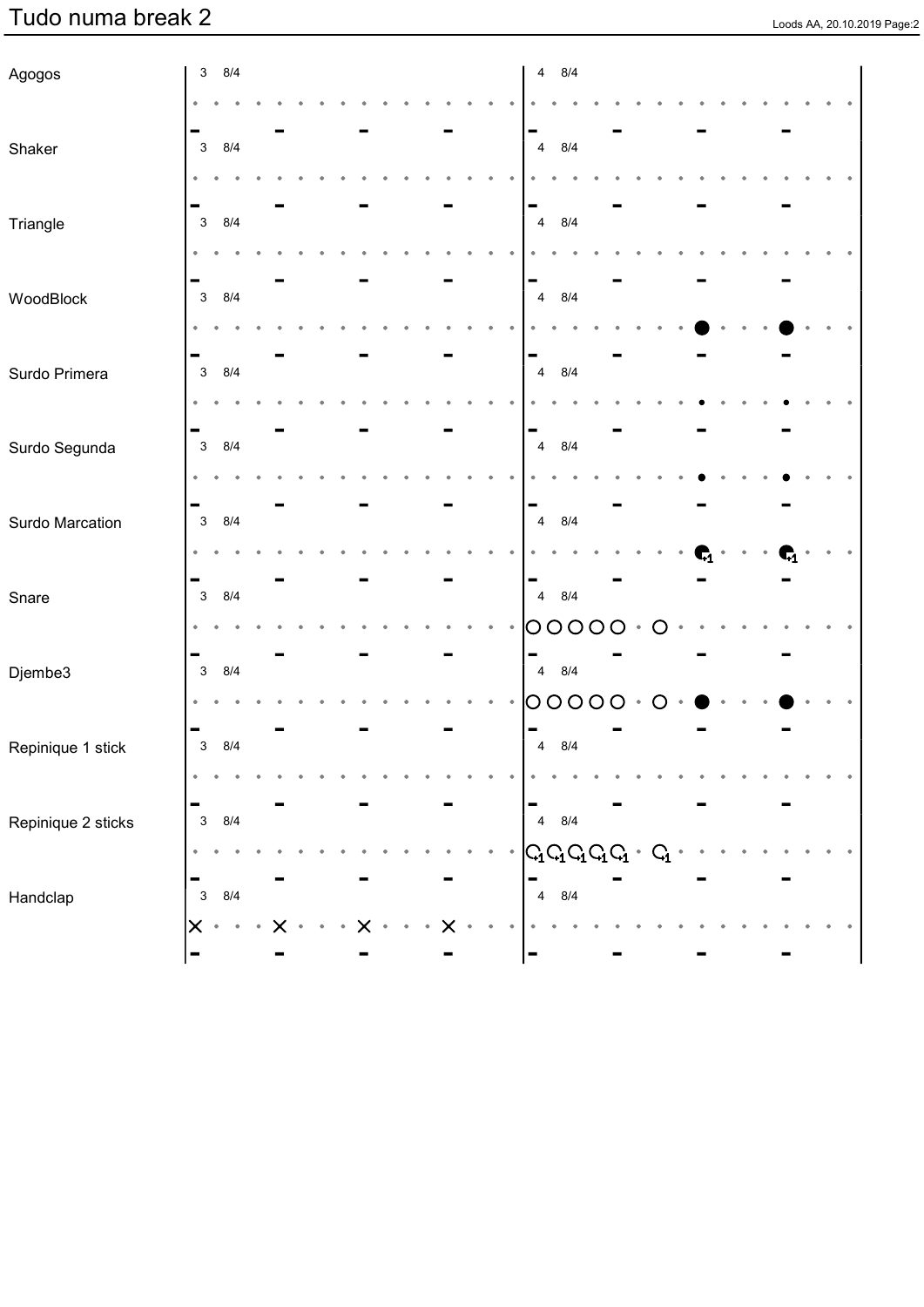| Agogos             |                | 5 8/4     |  |  |  |  |  | 8/4<br>$\,6\,$                                     |        |  |  |  |  |  |
|--------------------|----------------|-----------|--|--|--|--|--|----------------------------------------------------|--------|--|--|--|--|--|
|                    |                |           |  |  |  |  |  |                                                    |        |  |  |  |  |  |
|                    |                |           |  |  |  |  |  | -                                                  |        |  |  |  |  |  |
| Shaker             | $\,$ 5 $\,$    | 8/4       |  |  |  |  |  | 8/4<br>$\,6\,$                                     |        |  |  |  |  |  |
|                    |                |           |  |  |  |  |  |                                                    |        |  |  |  |  |  |
| Triangle           | $\overline{5}$ | 8/4       |  |  |  |  |  | -<br>8/4<br>$\,6\,$                                |        |  |  |  |  |  |
|                    |                |           |  |  |  |  |  |                                                    |        |  |  |  |  |  |
|                    |                |           |  |  |  |  |  | -                                                  |        |  |  |  |  |  |
| WoodBlock          | $\overline{5}$ | 8/4       |  |  |  |  |  | 8/4<br>$\,6\,$                                     |        |  |  |  |  |  |
|                    |                |           |  |  |  |  |  |                                                    |        |  |  |  |  |  |
| Surdo Primera      | $\sqrt{5}$     | 8/4       |  |  |  |  |  | ▀<br>8/4<br>$\,6\,$                                |        |  |  |  |  |  |
|                    |                |           |  |  |  |  |  |                                                    |        |  |  |  |  |  |
|                    |                |           |  |  |  |  |  | -                                                  |        |  |  |  |  |  |
| Surdo Segunda      | $\sqrt{5}$     | 8/4       |  |  |  |  |  | 8/4<br>$\,6\,$                                     |        |  |  |  |  |  |
|                    |                |           |  |  |  |  |  |                                                    |        |  |  |  |  |  |
|                    |                |           |  |  |  |  |  | -                                                  |        |  |  |  |  |  |
| Surdo Marcation    | $\overline{5}$ | 8/4       |  |  |  |  |  | 8/4<br>$\,6\,$                                     |        |  |  |  |  |  |
|                    |                |           |  |  |  |  |  |                                                    |        |  |  |  |  |  |
| Snare              | $\sqrt{5}$     | 8/4       |  |  |  |  |  | $\qquad \qquad$<br>8/4<br>$6\phantom{.0}$          |        |  |  |  |  |  |
|                    |                |           |  |  |  |  |  | 000<br>O                                           | Ő      |  |  |  |  |  |
|                    |                |           |  |  |  |  |  | -                                                  |        |  |  |  |  |  |
| Djembe3            | $\sqrt{5}$     | 8/4       |  |  |  |  |  | 8/4<br>$6\phantom{.0}$                             |        |  |  |  |  |  |
|                    |                |           |  |  |  |  |  | O<br>$\circ$<br>O<br>Ő                             | $\cup$ |  |  |  |  |  |
|                    | $\sqrt{5}$     | 8/4       |  |  |  |  |  | ▬<br>8/4<br>$\,6\,$                                |        |  |  |  |  |  |
| Repinique 1 stick  |                |           |  |  |  |  |  |                                                    |        |  |  |  |  |  |
|                    | ۰              |           |  |  |  |  |  | -                                                  |        |  |  |  |  |  |
| Repinique 2 sticks | $\sqrt{5}$     | 8/4       |  |  |  |  |  | $\,$ 6 $\,$<br>8/4                                 |        |  |  |  |  |  |
|                    | ٠              |           |  |  |  |  |  | $G_{\mathbf{Q}}$ $G_{\mathbf{Q}}$ $G_{\mathbf{Q}}$ |        |  |  |  |  |  |
|                    |                |           |  |  |  |  |  | -                                                  |        |  |  |  |  |  |
| Handclap           | $\mathbf 5$    | 8/4       |  |  |  |  |  | $\,6\,$<br>8/4                                     |        |  |  |  |  |  |
|                    | $\times$       | $\bullet$ |  |  |  |  |  |                                                    |        |  |  |  |  |  |
|                    |                |           |  |  |  |  |  | $\blacksquare$                                     |        |  |  |  |  |  |